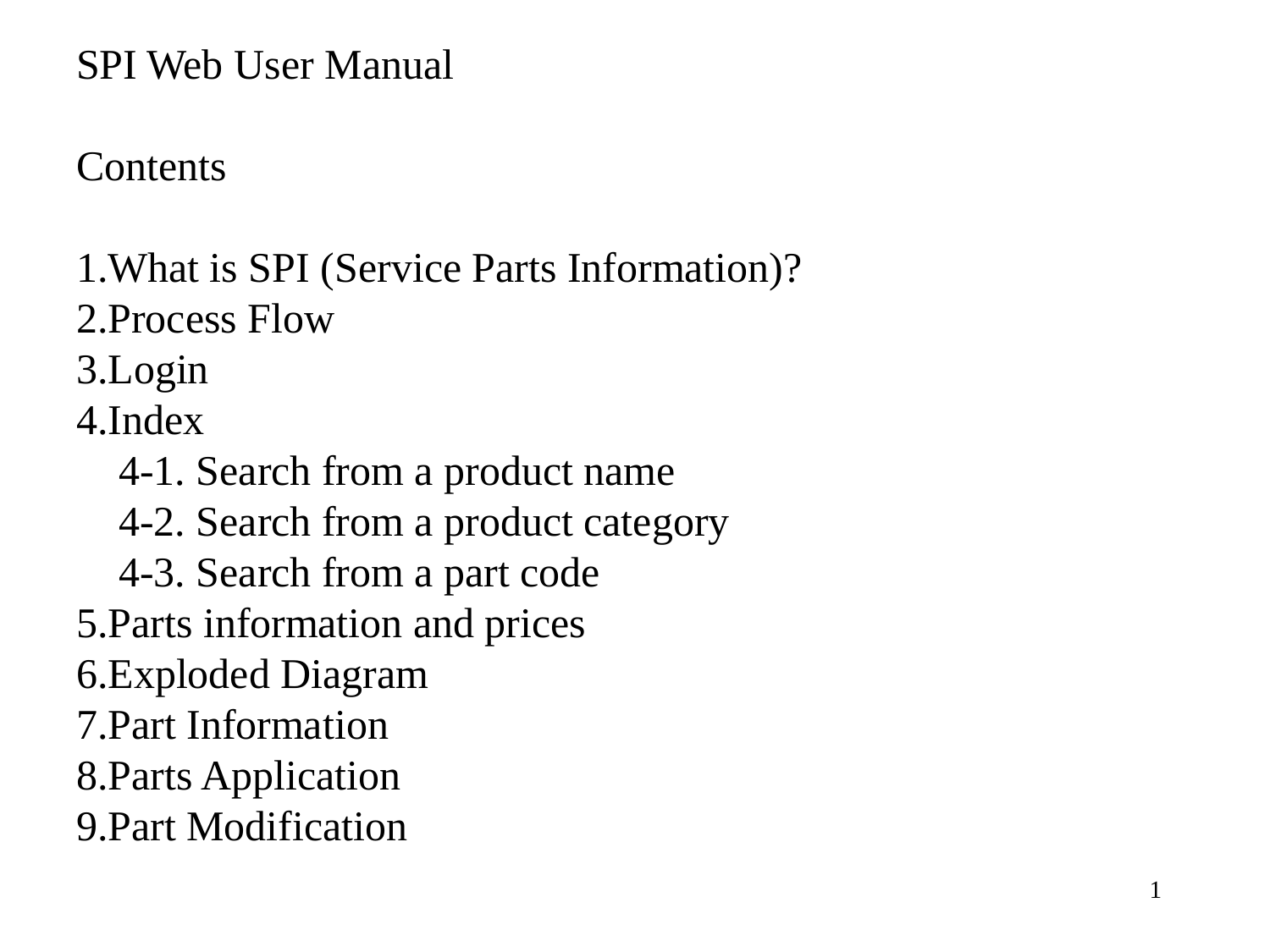# 1.What is SPI (Service Parts Information)?

This system enables our service partners to obtain information on service parts for EPSON products, such as Inkjet Printers, Laser Printers, Scanners and Video Projectors.

The following can be done with this system.

- 1. Identify products from product names and categories.
- 2. Inquiry parts information from part code.
- 3. Obtain parts list of products.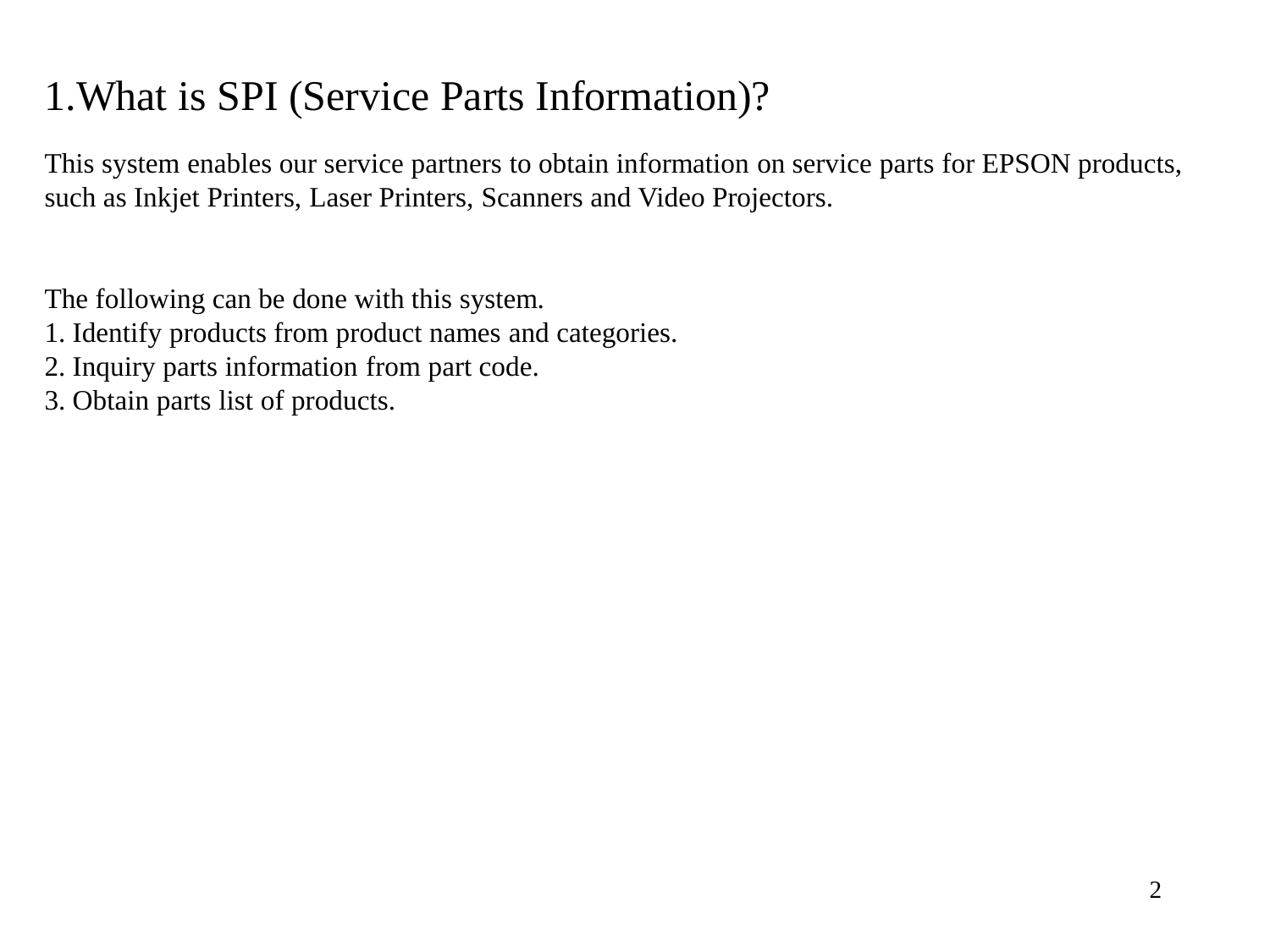### 2.Process Flow

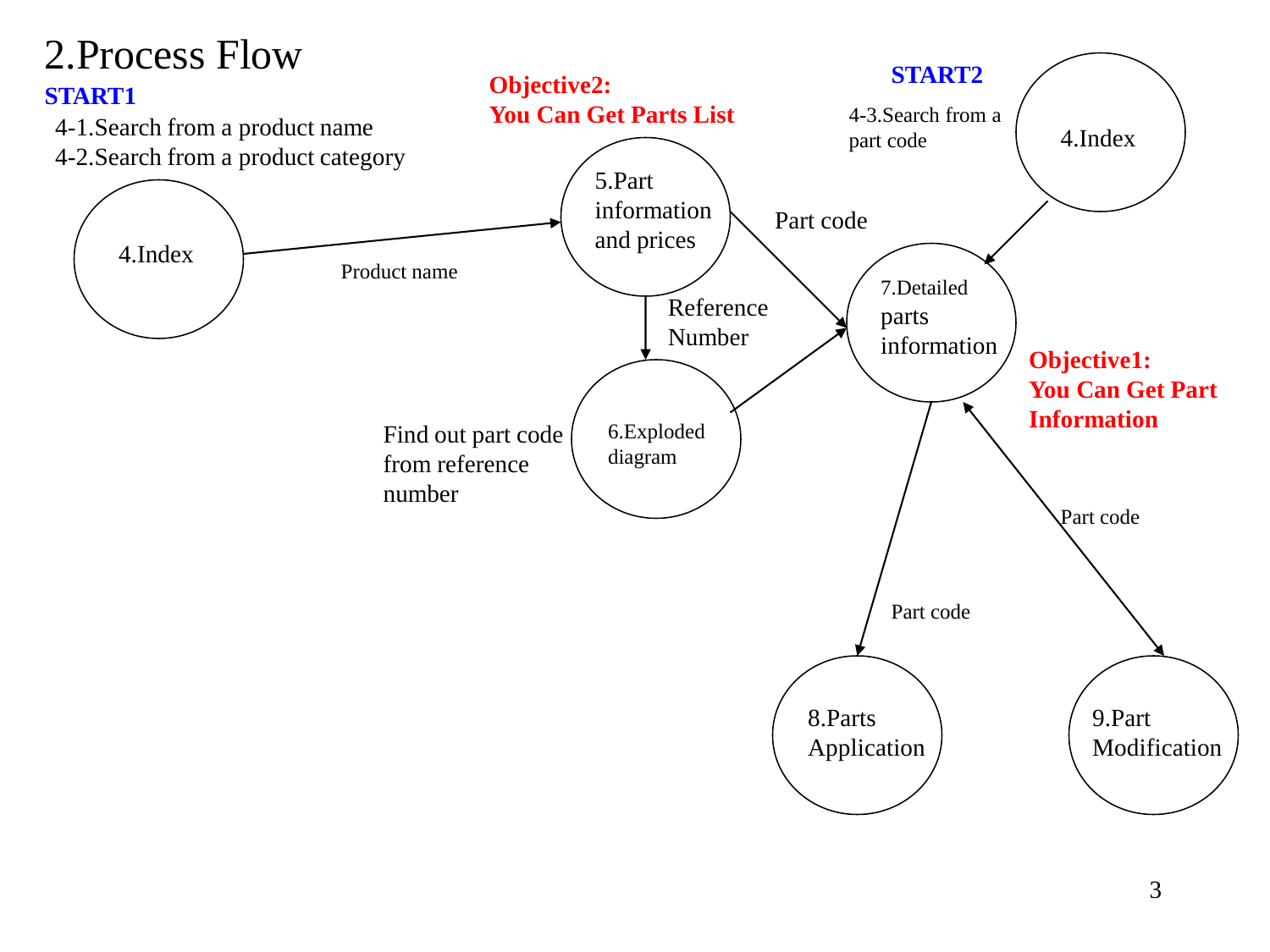# 3.Login

You can enter SPI from this login page.

(1) Enter your user ID provided from Epson sales company.

If you do not have your ID, please contact a responsible section of the service and support.

(2) Enter your password.

(3) Click on GO button.

You can login if you correctly enter your user ID and password.

Once you succeeded in logging in, your user ID will be registered and displayed automatically from the

next time on.

| next time on.                                                                                                                                                                                                                                                                                                                                                  |                             |
|----------------------------------------------------------------------------------------------------------------------------------------------------------------------------------------------------------------------------------------------------------------------------------------------------------------------------------------------------------------|-----------------------------|
|                                                                                                                                                                                                                                                                                                                                                                | Login                       |
| $\Box$<br>Epson - Microsoft Internet Explorer                                                                                                                                                                                                                                                                                                                  |                             |
| W.<br>File Edit<br>View Favorites Tools Help                                                                                                                                                                                                                                                                                                                   |                             |
| ◎ 2 4 3 QSearch 图Favorites ③Media ③ 2 马 3 回 - 目<br>← Back → →                                                                                                                                                                                                                                                                                                  | User ID: Userid 1.Input     |
| $\triangleq$<br><b>EPSON</b>                                                                                                                                                                                                                                                                                                                                   | 3.Click<br>go]<br>Password: |
| Welcome to EPSON Service Parts Information                                                                                                                                                                                                                                                                                                                     |                             |
| This system enables our service partners to obtain information on service<br>parts for Epson products, such as Inkjet Printers, Laser Printers, Scanners<br>and Video Projectors.<br>Please enter your User ID and Password to access the Epson Service<br>Parts Information Website.<br>Login<br>User ID: Userid<br>$\left  90 \right $<br>Password: FARAAAAA |                             |
| [Note]<br>This site is best viewed with IE5.5 or later.<br>JavaScript and Cookies are required to view this site.<br>Please enable Active Scripting and Cookies in your browser.<br>Copyright (C) SEIKO EPSON CORPORATION 2003. All rights reserved                                                                                                            |                             |
| <b>D</b> Internet<br><b>Done</b>                                                                                                                                                                                                                                                                                                                               |                             |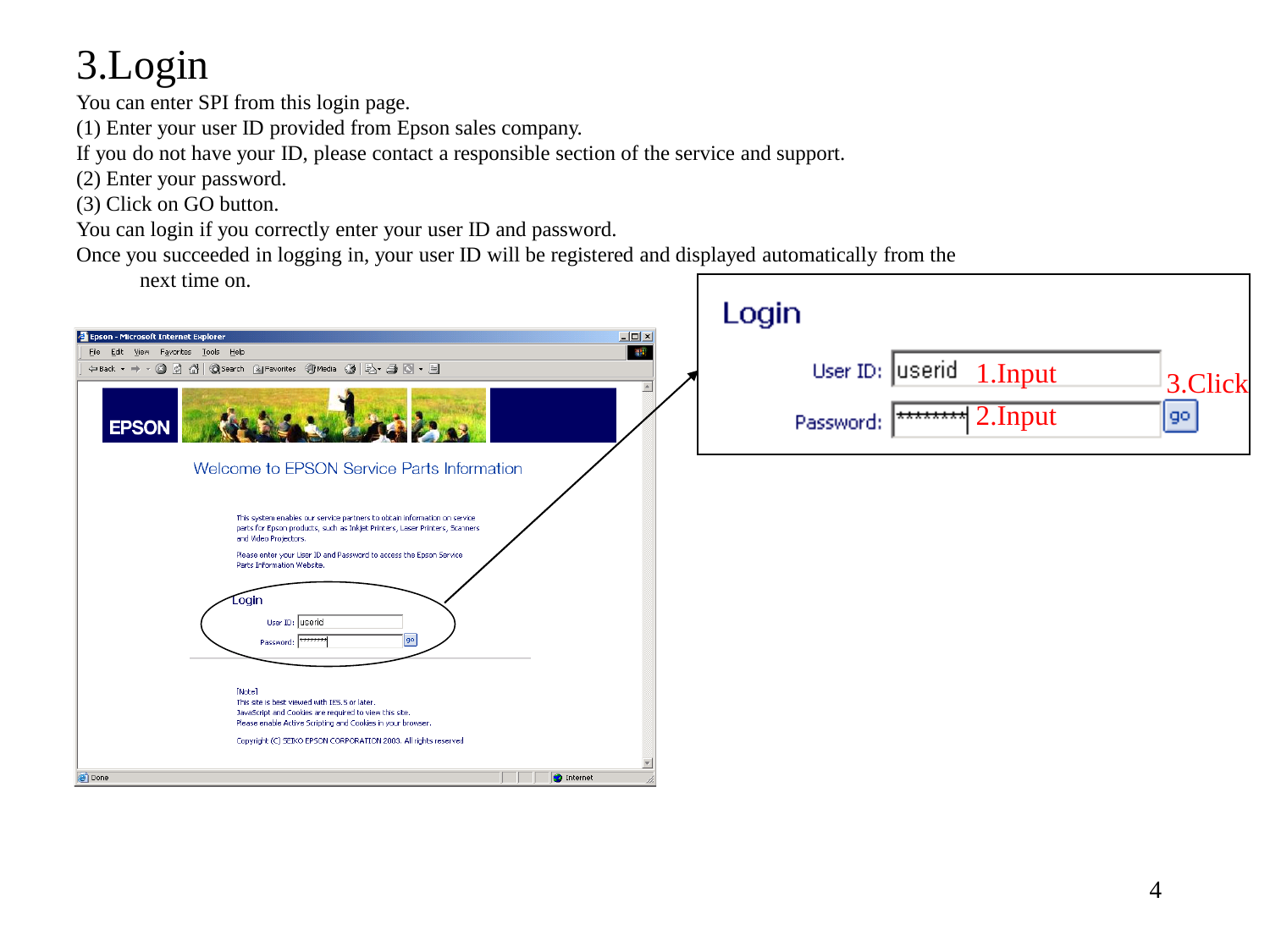## 4.Index

You can search for products and parts on this page.

Select a currency from the dropdown list displayed on top right-hand corner of the page.

The same currency will be automatically selected from the next time on.

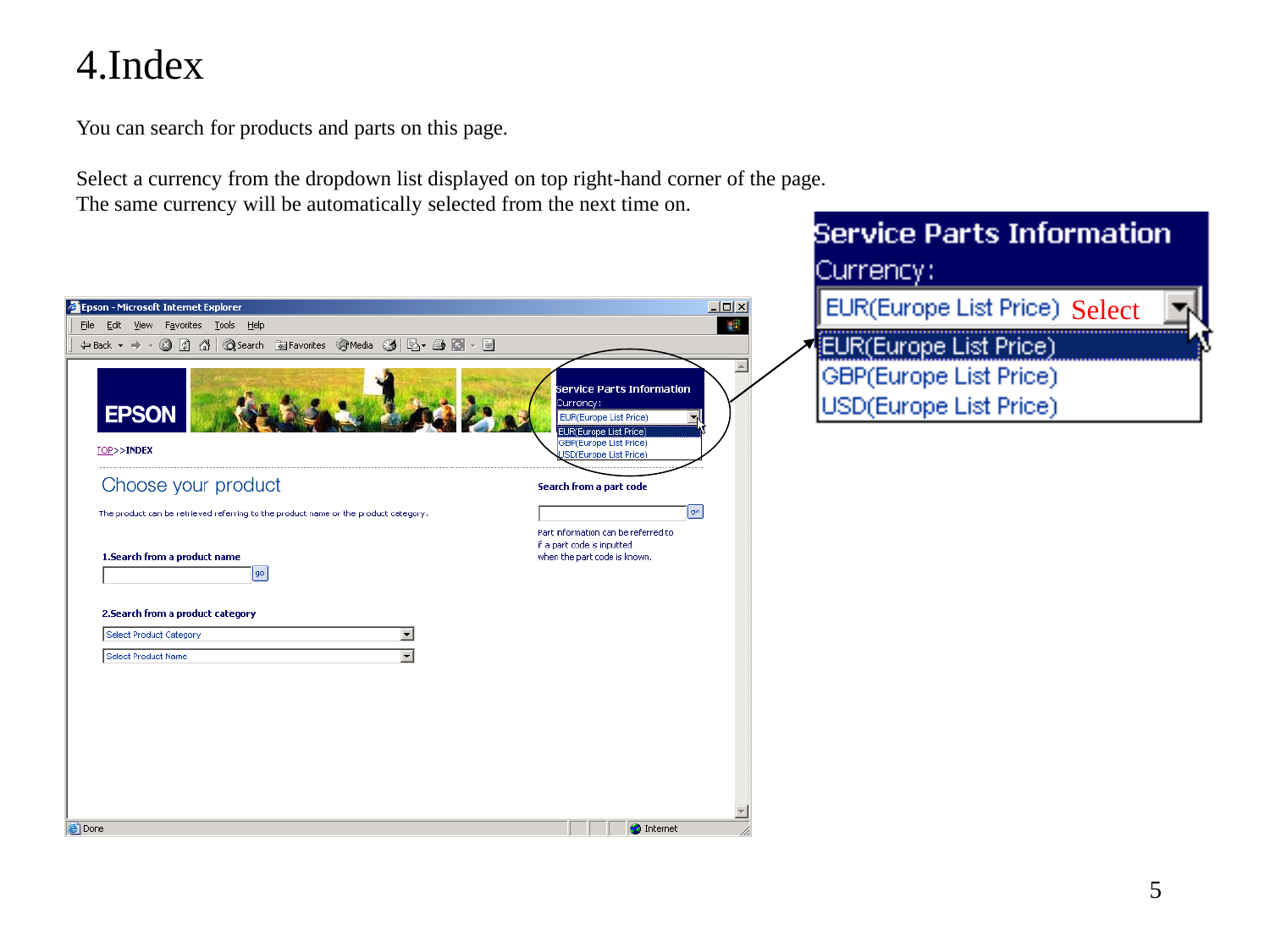# 4-1.Search from a product name

(1) If you know a product name, enter it. If you found a name which seems to be a product name on the product or the box, try it.

(2) After entering a product name, click on GO button or press Enter.

A list of the search results will be displayed at the bottom of the screen.

(3) If you could specify a product from the search result, click on it, and the parts information and prices will be displayed.

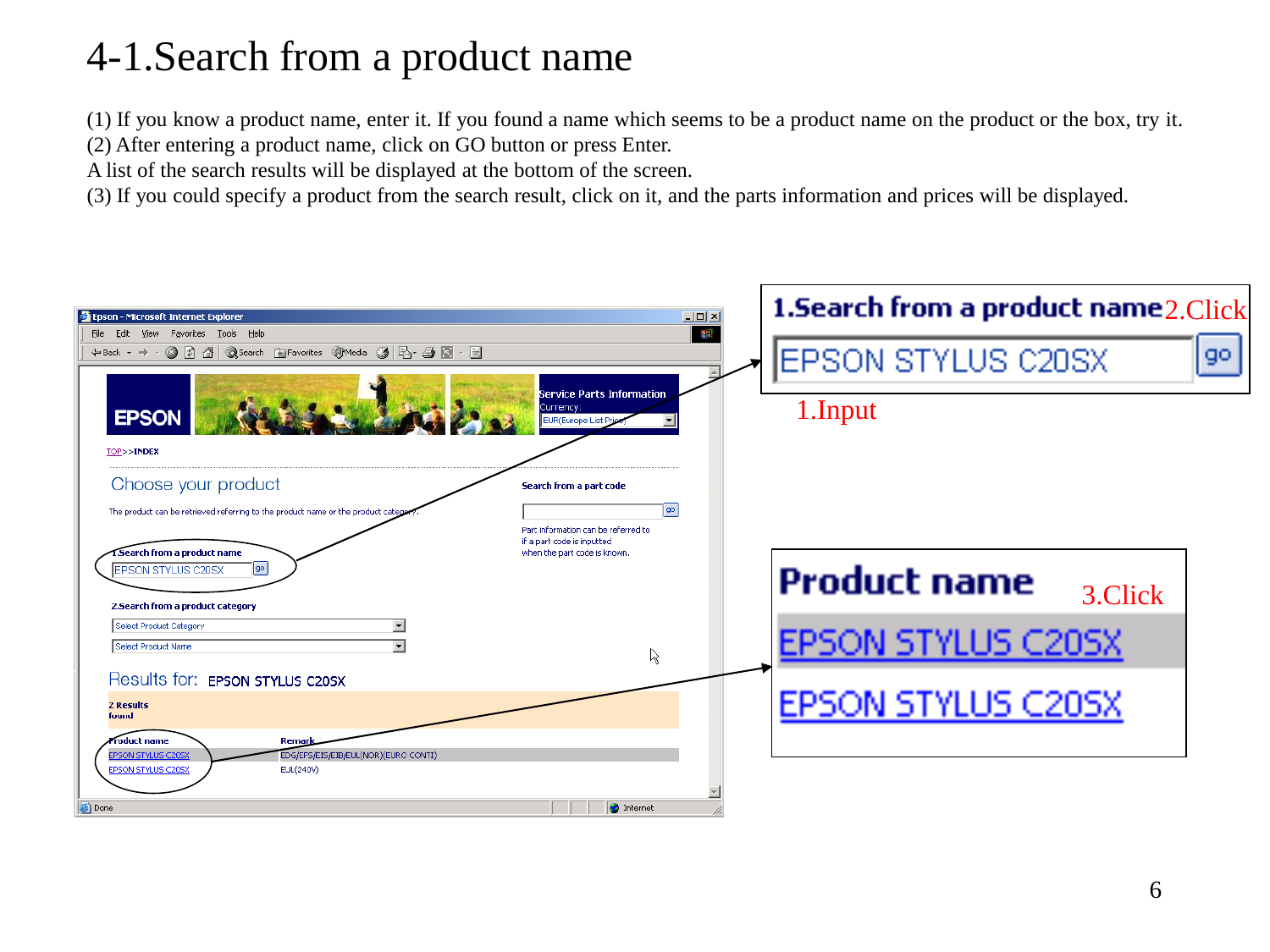# 4-2.Search from a product category

Here is how you search from a product category.

- (1)By specifying a category first, you can select
	- a product name underneath.
- (2)Search results will be displayed after you selected a product name.
- (3)If you could specify a product from the search result, click on it, and the parts information and prices will be displayed.

#### 2. Search from a product category

| <b>Inkiet Printers</b>       |          |  |
|------------------------------|----------|--|
| Select Product Category      |          |  |
| Inkjet Printers              |          |  |
| <b>Laser Printers</b>        |          |  |
| Dot Matrix Printers          |          |  |
| Digital Cameras              | 1.Select |  |
| <b>Large Format Printers</b> |          |  |
| <b>Scanners</b>              |          |  |
| <b>Inkjet Multifunction</b>  |          |  |
| <b>Terminal Module</b>       |          |  |
| Mini Printer Mechanism       |          |  |
| <b>Embedded Units</b>        |          |  |

| Epson - Microsoft Internet Explorer                                                                                                      | 2. Search from a product category<br>$-12x$                                                          |
|------------------------------------------------------------------------------------------------------------------------------------------|------------------------------------------------------------------------------------------------------|
| Edit View Favorites Tools Help                                                                                                           | 镇                                                                                                    |
| ←Back ▼ → ● ② ③ △   ③Search 图Favorites ④Media ③   邑 ● ◎ ▼ 国                                                                              | <b>Inkjet Printers</b>                                                                               |
|                                                                                                                                          | 스<br>Select Product Name<br>service Parts Information                                                |
| Currency:<br><b>EPSON</b><br>EUR(Europe List Price)                                                                                      | Select Product Name<br><b>IEPSON STYLUS C20SX</b>                                                    |
| TOP>>INDEX                                                                                                                               | <b>IEPSON STYLUS C20UX</b>                                                                           |
|                                                                                                                                          | <b>IEPSON STYLUS C40 PLUS</b>                                                                        |
| Choose your product<br>Search from a part code                                                                                           | <b>EPSON STYLUS C40S</b><br>EPSON STYLUS C40SX                                                       |
| The product can be retrieved referring to the product name or the product category.                                                      | go <br>M<br><b>IEPSON STYLUS C40UX</b>                                                               |
| Part information can be referred to<br>if a part code is inputted<br>1.Search from a product name<br>when the part code is known.<br> go | 2. Select<br><b>IEPSON STYLUS C42PLUS</b><br><b>IEPSON STYLUS C42S</b><br><b>IEPSON STYLUS C42SX</b> |
| 2. Search from a product category                                                                                                        | <b>IEPSON STYLUS C42UX</b>                                                                           |
| <b>Inkjet Printers</b>                                                                                                                   |                                                                                                      |
| EPSON STYLUS C40SX                                                                                                                       | <b>Product name</b> 3.Click                                                                          |
| Results for: EPSON STYLUS C40SX                                                                                                          |                                                                                                      |
| <b>2 Results</b><br>found                                                                                                                | EPSON STYLUS C20SX                                                                                   |
| <b>Product name</b><br>Remark                                                                                                            |                                                                                                      |
| EDG/EFS/EIS/EIB/FLIL(NOR) (EURO CONTT)<br>EPSON STYLUS C40SX<br>EPSON STYLUS C40SX<br>EUL(240V)                                          |                                                                                                      |
|                                                                                                                                          | EPSON STYLUS C20SX                                                                                   |
| <b>Done</b>                                                                                                                              | <b>D</b> Internet                                                                                    |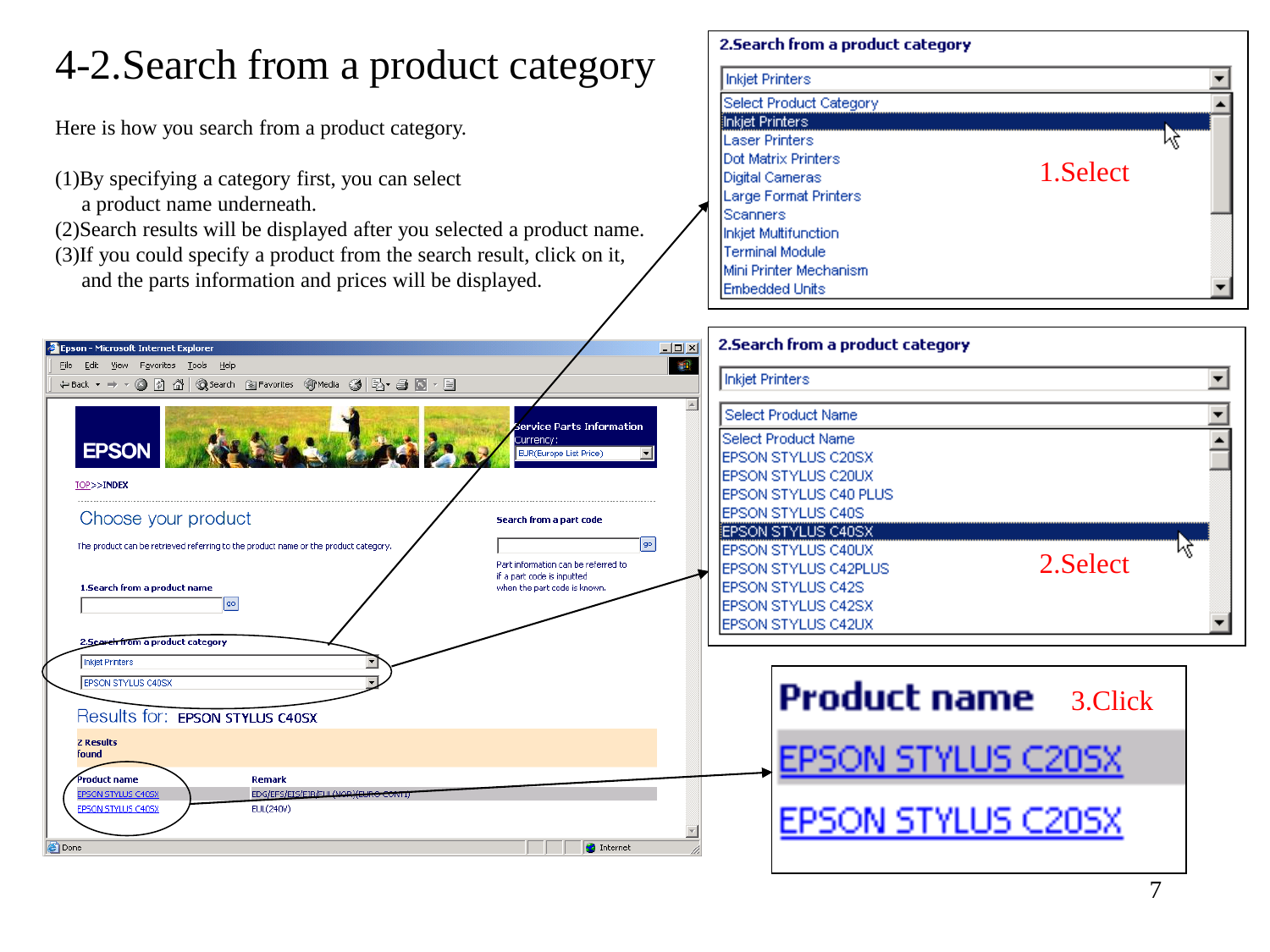## 4-3.Search from a part code

Here is how you search from part code.

- (1) Enter part code.
- (2) Click on GO button or press Enter after you entered part code.

The detailed parts information will be displayed.

| search from a part code                                                                                                                     |                 |
|---------------------------------------------------------------------------------------------------------------------------------------------|-----------------|
| $\Box$ D $\times$<br>Epson - Microsoft Internet Explorer                                                                                    |                 |
| 调<br>File Edit View Favorites Tools Help                                                                                                    |                 |
| ÷Back ▼ → ▼ ◎ ② △   ◎Search ③Favorites ④Media ③   23 → ③ 回 → 国                                                                              |                 |
| 2030163<br>1.Input<br>$\triangleq$<br><b>Service Parts Information</b><br>Currency:<br><b>EPSON</b><br>EUR(Europe List Price)               | 90 <sub>1</sub> |
| TOP>>INDEX                                                                                                                                  | 2.Click         |
| Choose your product<br>Search from a part code                                                                                              |                 |
| 2030163<br>lgo  <br>The product can be retrieved referring to the product name or the product category.<br>Part information can be referred |                 |
| if a part code is inputted<br>1.5earch from a product name<br>when the part code is known.<br> go                                           |                 |
| 2.Search from a product category<br>Select Product Category<br>ᅬ<br>Select Product Name<br>$\mathbf{F}$                                     |                 |
|                                                                                                                                             |                 |
|                                                                                                                                             |                 |
|                                                                                                                                             |                 |
|                                                                                                                                             |                 |
| <b>O</b> Internet<br><b>Done</b>                                                                                                            |                 |

**Controlled Control of the Controller**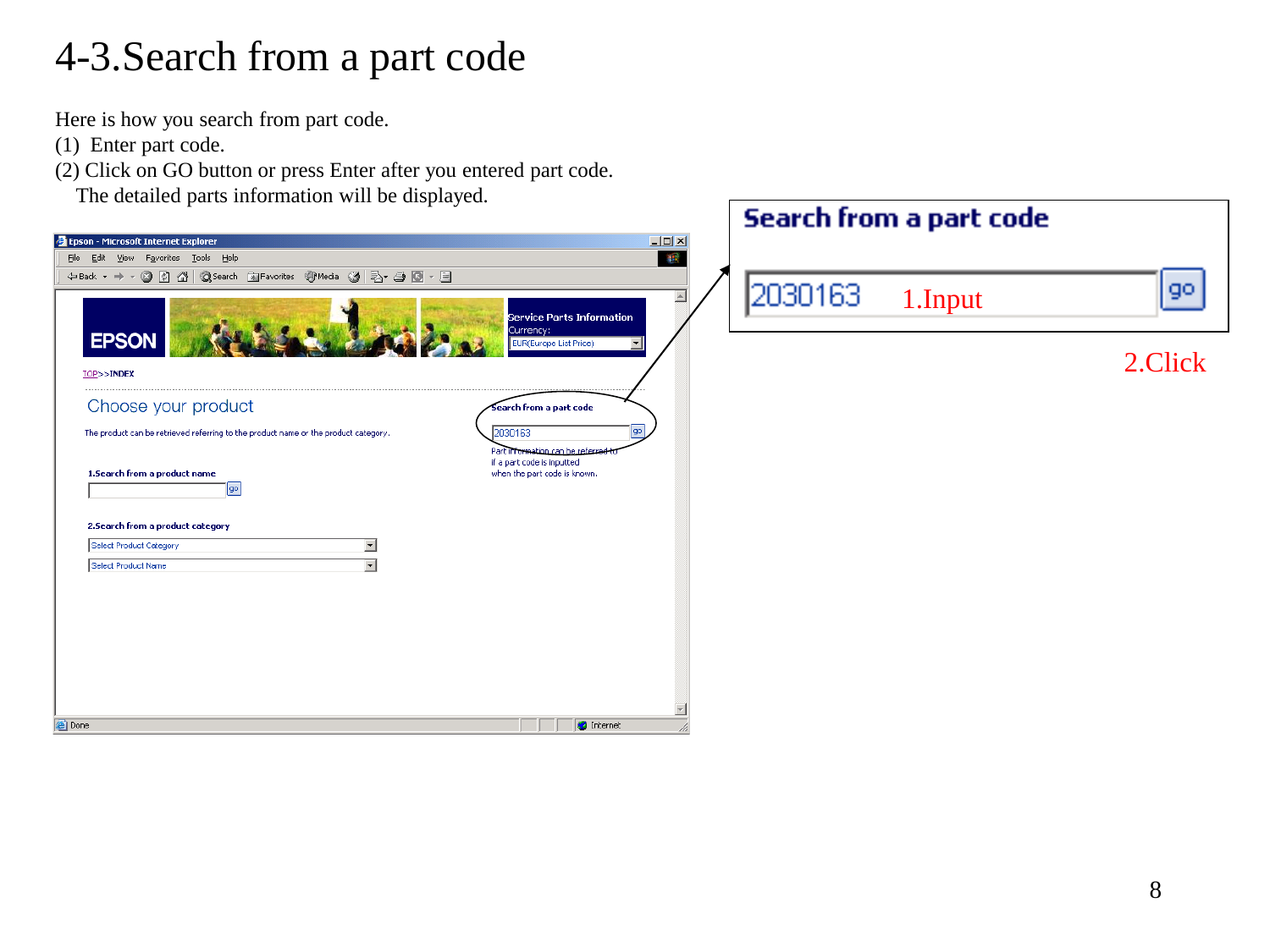# 5.Parts information and prices

You can see the parts information and prices on this page.

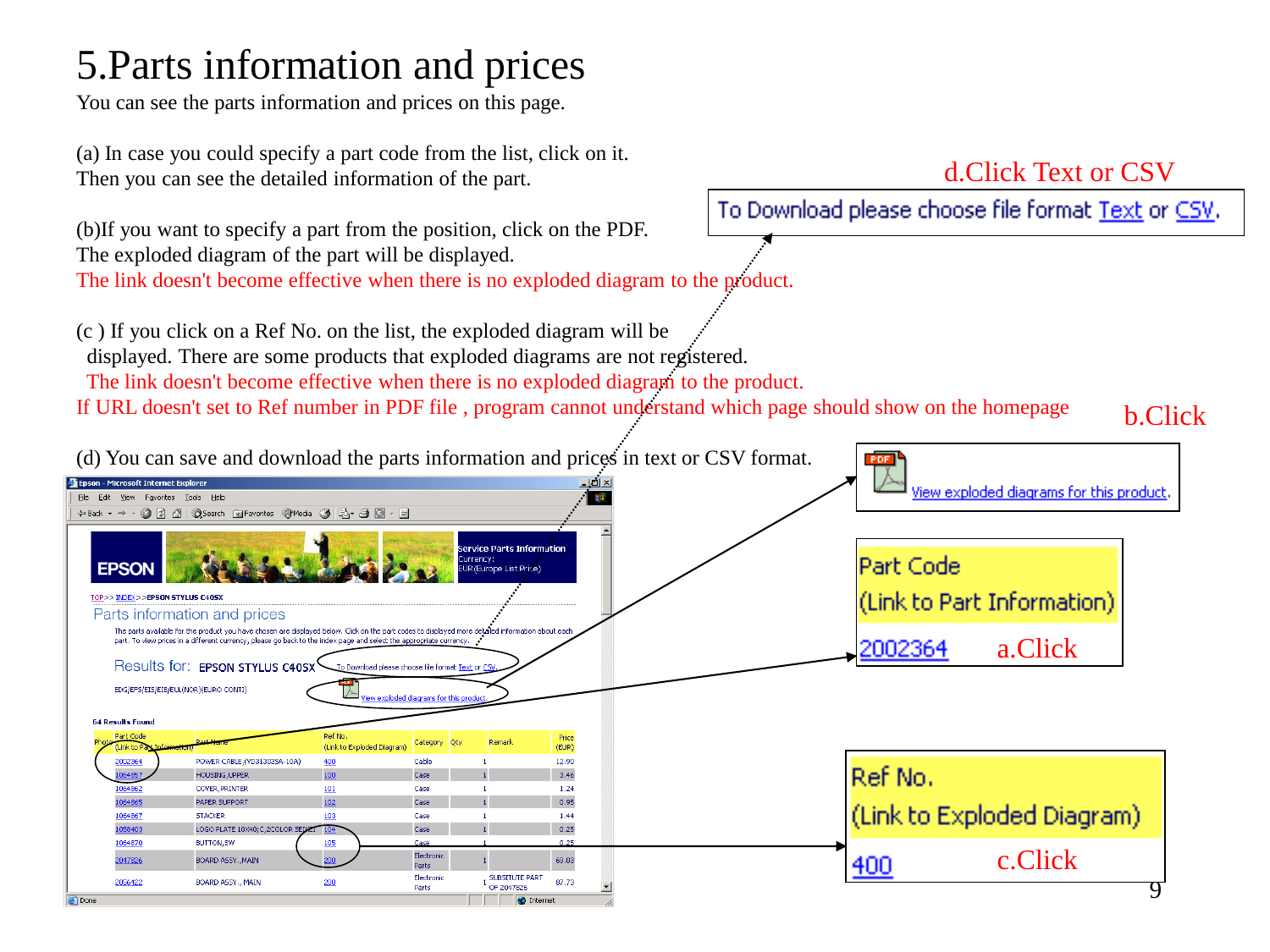# 6.Exploded Diagram

You can confirm exploded diagrams of the products on this page.

(a) If you want to see detailed information of parts on the exploded diagram, click on Ref. No on the diagram.

The detailed parts information will be displayed.

(b)If you want to see other diagrams, click on a page name.

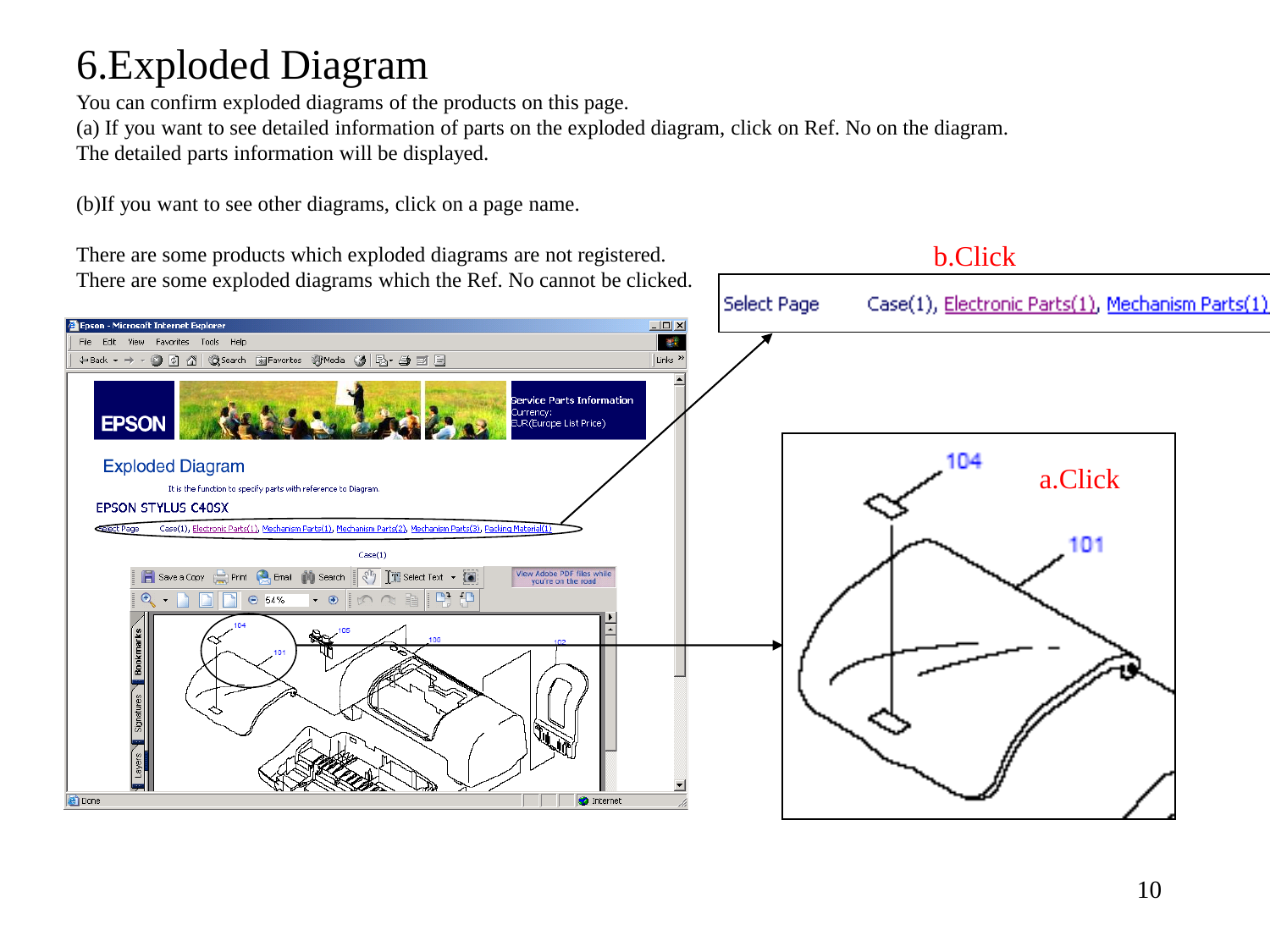### <span id="page-10-0"></span>7.Detailed Parts Information

You can confirm the detailed parts information on this page. You can see the picture of the parts if linked.

(a)Substitute part codes will be displayed if there are any.

Click on the substitute part code if you want to know the detail. Substitute part means that the part uses instead of main part in any products. (b)Click on here if you want to know in which product the part is being used. (c) Click on here if you want to know the modification history of the part.

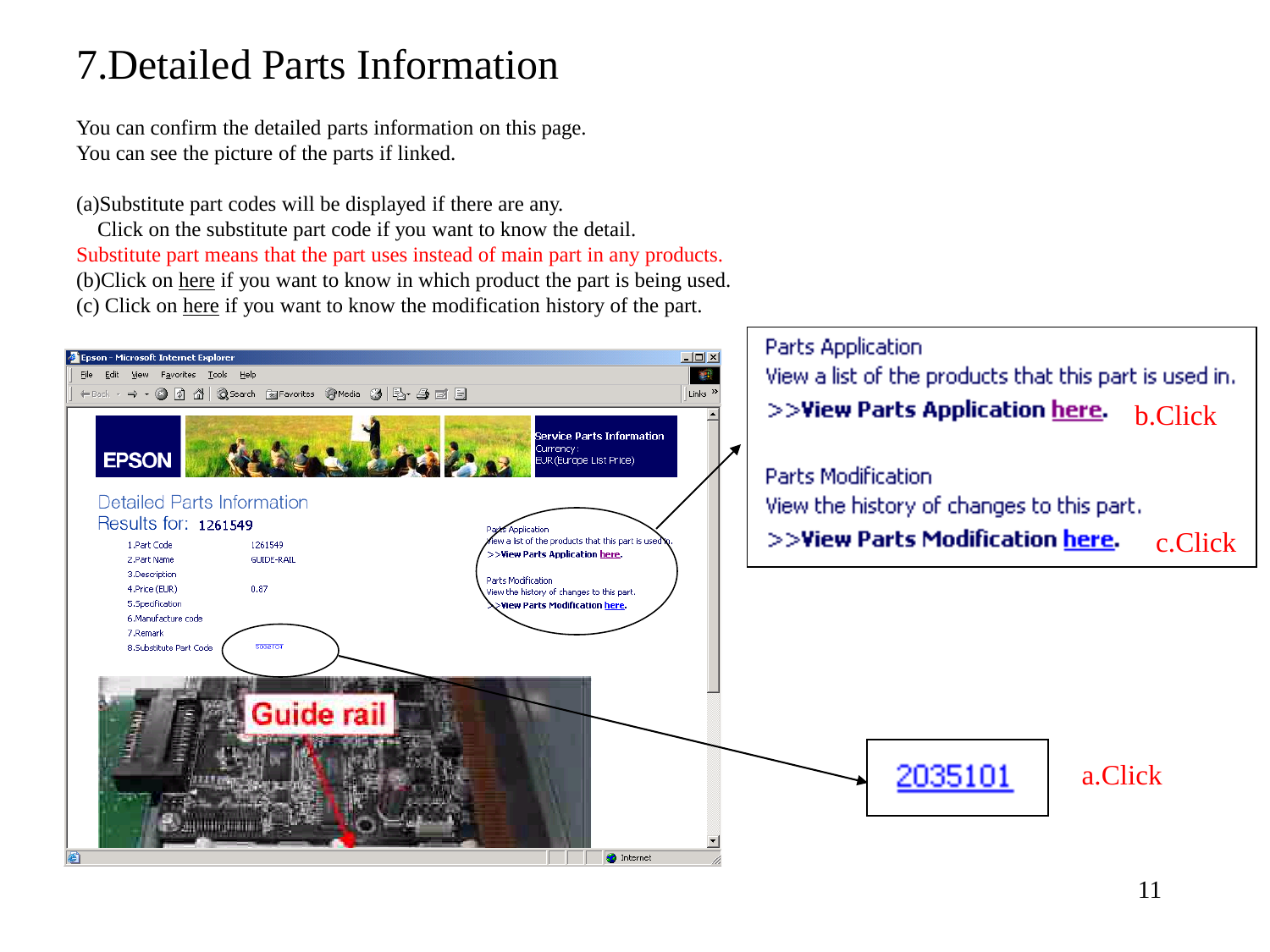# 8.Parts Application

You can confirm in which product the part is being used.

- (a) Click on a product name if you want to know the parts information and prices of a product.
- (b) Click on here if you want to know modification history of the part.